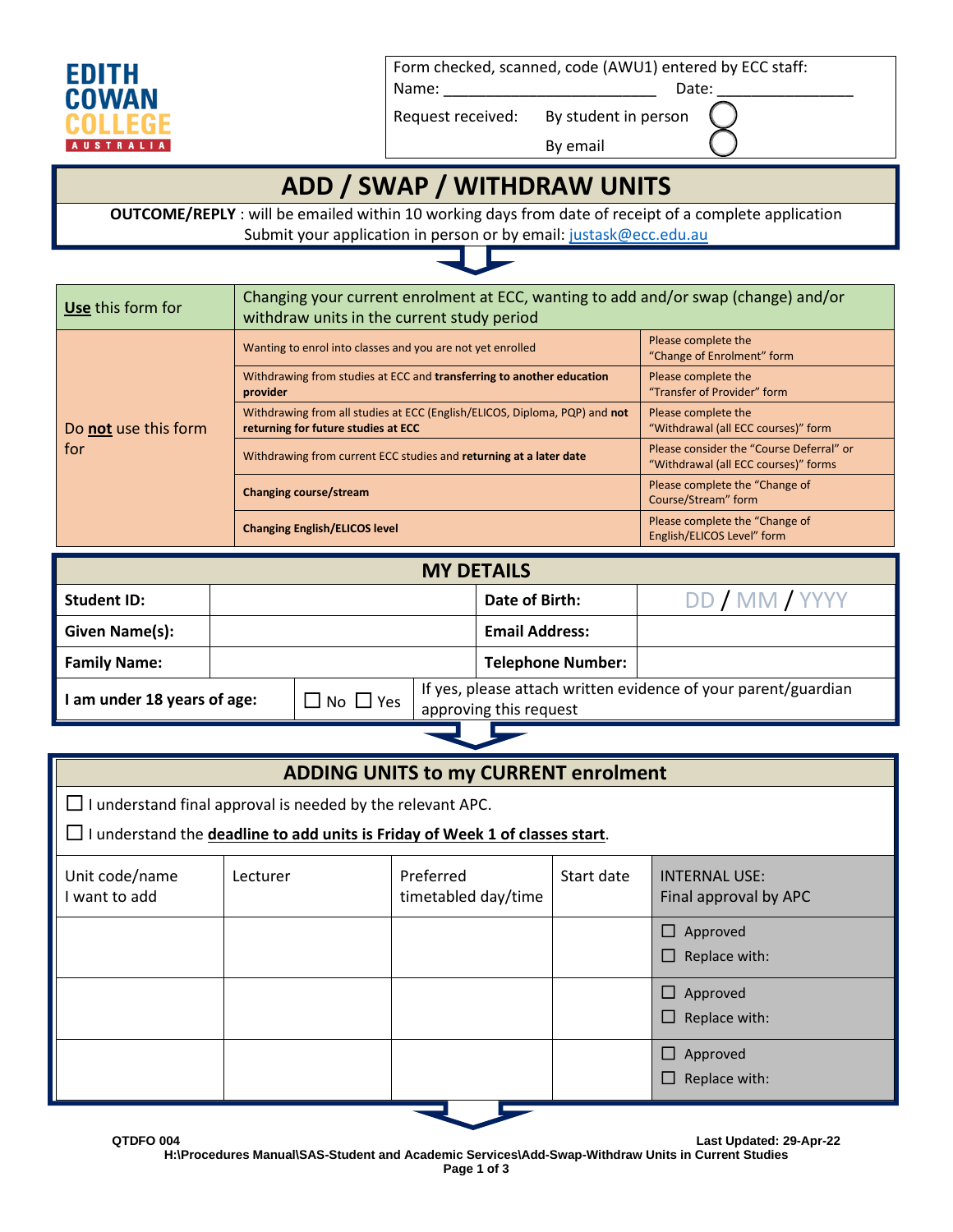| <b>WITHDRAWING UNITS from my CURRENT enrolment</b>                                                                                                                                                          |          |                        |                                                                                                     |                                                                                                           |
|-------------------------------------------------------------------------------------------------------------------------------------------------------------------------------------------------------------|----------|------------------------|-----------------------------------------------------------------------------------------------------|-----------------------------------------------------------------------------------------------------------|
| I understand my APC (Academic Program Coordinator) will review & confirm which units I can withdraw from.                                                                                                   |          |                        |                                                                                                     |                                                                                                           |
|                                                                                                                                                                                                             |          |                        |                                                                                                     | (my request is BEFORE Friday of Week 4): I understand these units will NOT appear on my academic records. |
|                                                                                                                                                                                                             |          |                        | (my request is AFTER Friday of Week 4): I understand I am not entitled to a refund for these units. |                                                                                                           |
| (my request is AFTER Friday of Week 4 and BEFORE Friday of Week 10): I understand these units will appear on<br>my academic records with a grade of withdrawn, and they will NOT impact my academic status. |          |                        |                                                                                                     |                                                                                                           |
| (my request is AFTER Friday of Week 10): I understand these units will appear on my academic records with a<br>grade of fail, and they will impact my academic status.                                      |          |                        |                                                                                                     |                                                                                                           |
|                                                                                                                                                                                                             |          |                        | I understand this change of enrolment may delay my ECU start as per my Letter of Offer.             |                                                                                                           |
| (Diploma of Health Science students only): I understand I must maintain a minimum enrolment of 1x ECC unit<br>ப<br>and 1x ECU Service Taught unit, to maintain correct progression in my studies.           |          |                        |                                                                                                     |                                                                                                           |
| Unit code/name<br>I want to withdraw                                                                                                                                                                        | Lecturer | Timetabled<br>day/time | End date                                                                                            | <b>INTERNAL USE:</b><br>Final approval by APC                                                             |
|                                                                                                                                                                                                             |          |                        |                                                                                                     | $\Box$ Approved<br>Replace with:<br>П                                                                     |
|                                                                                                                                                                                                             |          |                        |                                                                                                     | $\Box$ Approved                                                                                           |
|                                                                                                                                                                                                             |          |                        |                                                                                                     | Replace with:                                                                                             |
|                                                                                                                                                                                                             |          |                        |                                                                                                     | $\Box$ Approved                                                                                           |
|                                                                                                                                                                                                             |          |                        |                                                                                                     | $\Box$ Replace with:                                                                                      |

| <b>MY REASON</b> |                               |  | <b>MY EVIDENCE and ATTACHMENTS</b>                                                                                                                                                                   |  |
|------------------|-------------------------------|--|------------------------------------------------------------------------------------------------------------------------------------------------------------------------------------------------------|--|
|                  | am sponsored by my government |  | I attach an email from ECC's Manager<br>Scholarship Relations and Marketing, approving<br>my request                                                                                                 |  |
|                  | Other (write your reason):    |  | I attach an email from an ECC representative,<br>approving my request; or<br>I attach my personal statement indicating the<br>reasons for my request; or<br>I attach evidence supporting my request. |  |

| MY RESPONSIBILITIES (applies to international and local students)                                                                                                                               |  |  |
|-------------------------------------------------------------------------------------------------------------------------------------------------------------------------------------------------|--|--|
| $\parallel$ By ticking these boxes I declare that I understand my responsibilities.                                                                                                             |  |  |
| I must continue to attend classes as per my current timetable, and wait for an email giving me instructions on<br>the outcome of this application.                                              |  |  |
| If I have outstanding fees I understand I must clear all my debt (unpaid fees) as soon as this application is<br>approved, and ECC has the right to take legal action to recoup the debt owing. |  |  |